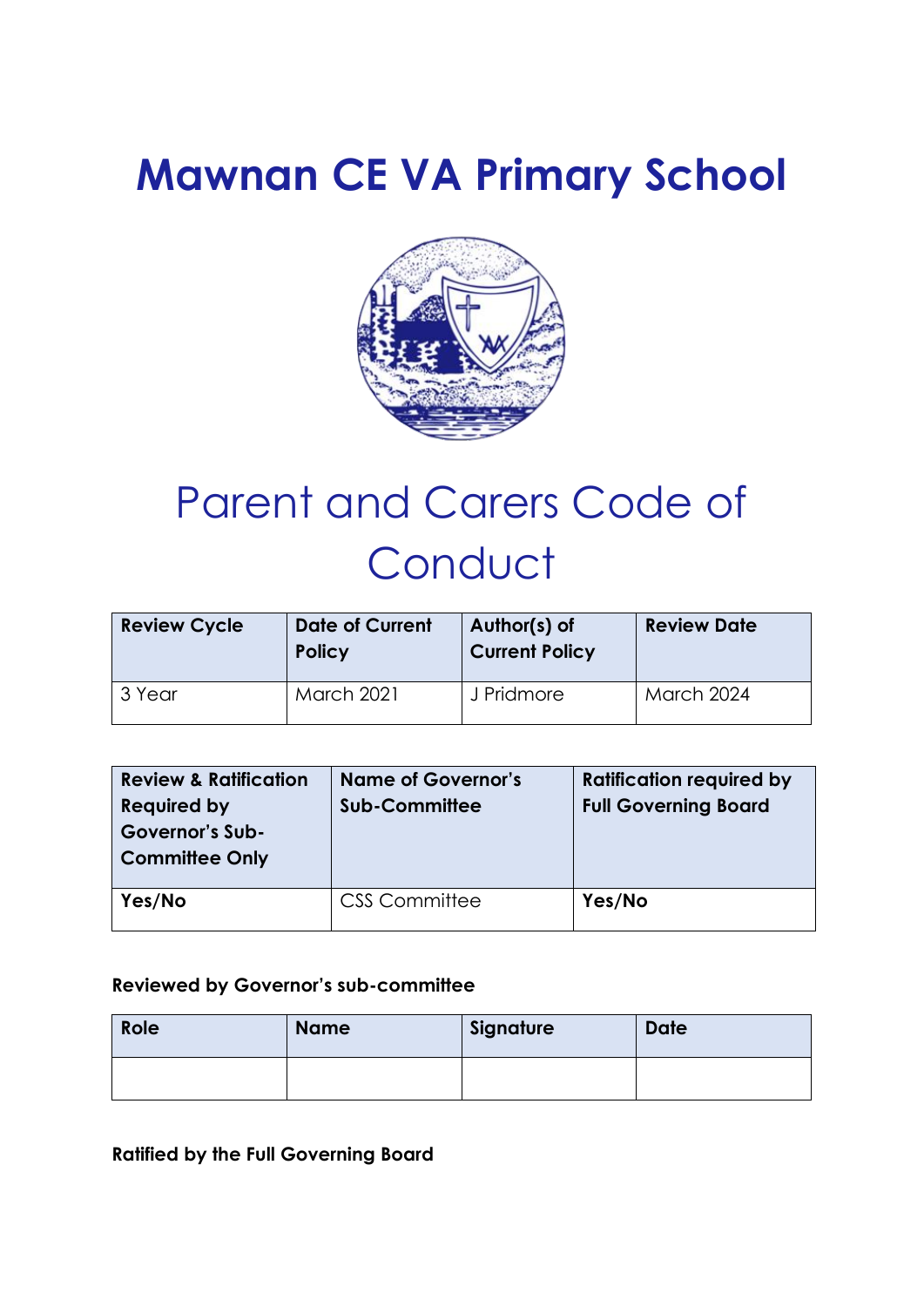| Role | <b>Name</b> | Signature | <b>Date</b> |
|------|-------------|-----------|-------------|
|      |             |           |             |

## **Details of Policy Updates**

| <b>Date</b> | <b>Details</b> |
|-------------|----------------|
|             |                |
|             |                |
|             |                |

#### **Our Rationale**

At Mawnan C of E VA Primary School we are very fortunate to have a supportive and friendly school community. Our parents recognise that educating children is a process that involves a partnership between parents, staff and the whole school community. As part of that partnership our parents understand the importance of a good working relationship in order to equip children with the necessary skills for adulthood. For these reasons we continue to welcome and encourage parents and carers to participate fully in the life of our school.

The purpose of this document is to provide a polite reminder to all parents, carers and visitors to our school about their expected conduct. This is so we can continue to enable children to flourish, progress and achieve in an atmosphere of mutual understanding and respect.

#### **Our Commitment**

We are committed to resolving difficulties in a constructive manner, through an open and positive dialogue. However, we understand that everyday misunderstandings could cause frustrations and have a negative impact on our relationships. Where issues arise or misconceptions take place, please contact your child's teacher or the Headteacher, who will be available to meet with you and go through the issue and hopefully resolve it. Where issues remain unresolved, please follow the school's complaints procedure. This is available on the school website or a copy can be requested from the school office.

This code aims to clarify expected behaviour and the types of behaviour that will not be tolerated.

The code of conduct also sets out the actions the school can take should this code be ignored or where breaches occur.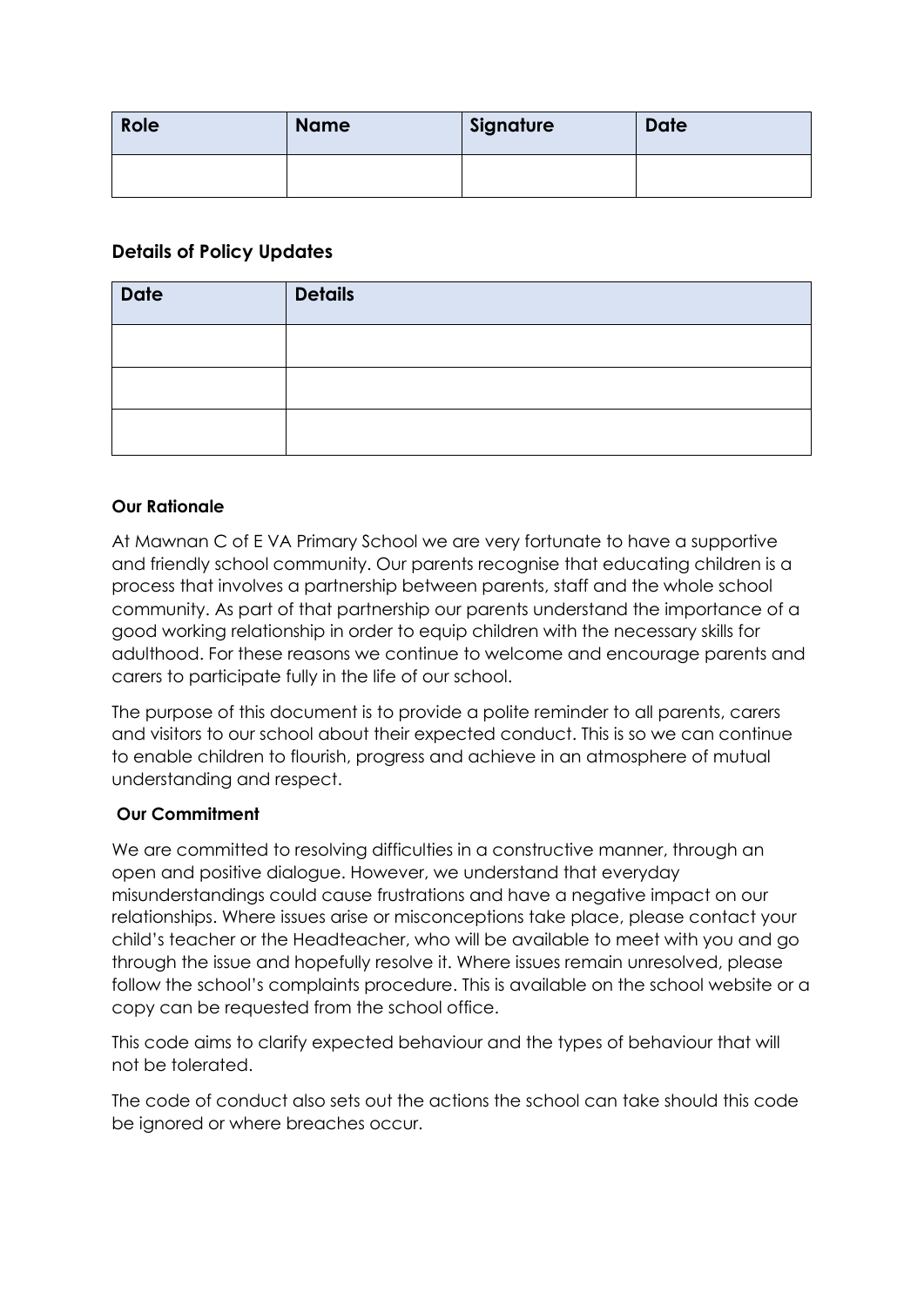## **Our Guidance**

We expect parents and carers to:

- Set a good example in their own speech and behaviour towards all members of the school community.
- Respect the Church of England ethos of our school.
- Understand that both school staff and parents need to work together for the benefit of their children.
- Demonstrate that all members of the school community should be treated with respect and therefore set a good example in their own speech and behaviour.
- Listen to both a child's version of events and the school's view in order to help bring about a peaceful solution to any issue.
- Correct their own child's behaviour especially in public where it could otherwise lead to conflict, aggressive behaviour or unsafe behaviour.
- Approach the school to help resolve any issues of concern.
- Respect the school environment, including keeping the school tidy.
- Park responsibly at the beginning and end of the day (do not cause dangers or park across the drives of residents).

In order to support a peaceful and safe school environment the school cannot tolerate parents and carers exhibiting the following:

- Disruptive behaviour which interferes or threatens to interfere with the operation of a classroom, office or any other area of the school grounds.
- Using loud/or offensive language, swearing, cursing, using profane language or displaying temper.
- Threatening to harm a member of school staff, visitor, fellow parent/carer or pupil regardless of whether or not the behaviour constitutes a criminal offence.
- Damaging or destroying school property.
- Sending abusive or threatening e-mails or text/voicemail/phone messages or other written communications.
- Defamation of the school or staff character on Facebook or other social networking sites.
- Using physical or verbal aggression towards another adult or child. This includes physical punishment against your own child on school premises.
- Approaching someone else's child in order to discuss or chastise them because of their actions towards your own child/ren.
- Smoking and consumption of alcohol or other drugs.
- Bringing dogs onto the school premises

The Headteacher is expected by the Governing Body of the school to be responsible for the wellbeing of the whole school community, pupils, staff and visitors included. Staff, pupils and other parents and visitors must not be exposed to unacceptable behaviour from any visitor to the school no matter how frustrated or upset they may be. Should any of the above behaviours occur on school premises the Headteacher will take whatever action is necessary to prevent it happening again. This may include restricting access to the school site in some circumstances.